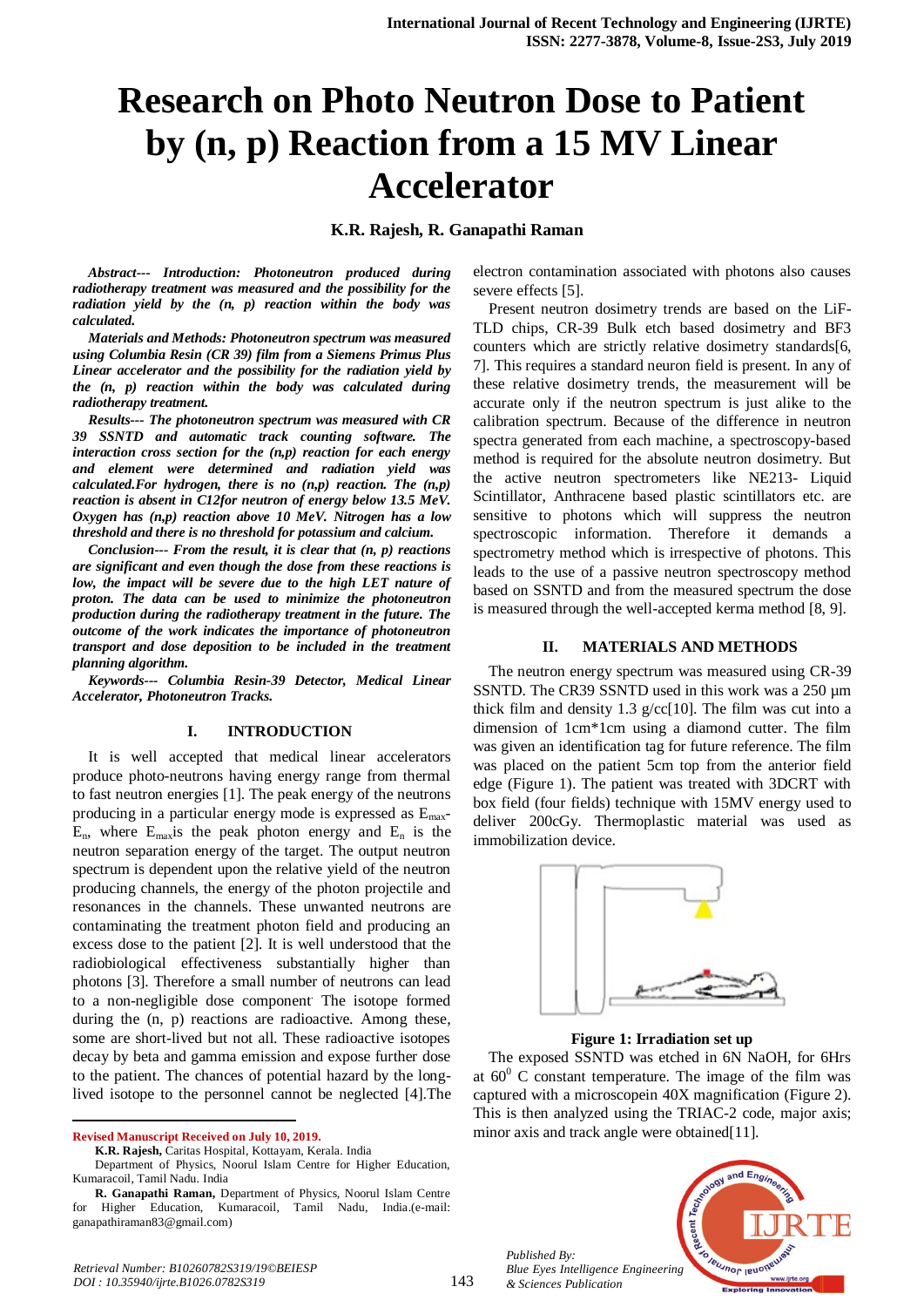## **RESEARCH ON PHOTO NEUTRON DOSE TO PATIENT BY (N, P) REACTION FROM A 15 MV LINEAR ACCELERATOR**

**0**

**1.403x 10-6**

**10-6**

Proton energy was deduced form energy-diameter calibration and the neutron energy was calculated, with the recoil angle deduced for each track [12, 13]. The energy distribution was made into successive bins of 250 KeV and the numbers of tracks in each bin were tabulated. The number of neutrons corresponds to each bin were calculated with the yield obtained, number of hydrogen targets per  $cm<sup>2</sup>$ in the CR-39 film and n-p elastic scattering cross section. The energy versus count of the neutron is plotted using GNU plot(Figure 3).For a single neutron energy, type of target atom, and kind of interaction, the kerma that results from a neutron fluence **φ** (cm-') at a point in a medium is given by

**K** = **1.602 X** lo<sup> $\wedge$ </sup> (-8)\* (φ)\* (σ)\*(N<sub>T</sub>) \*m $\wedge$  (-1)\*(E<sub>tr</sub>) Gy

where **σ** is the interaction cross section in cm'/(target atom), *N,* is the number of target atoms in the irradiated sample**, m** is the sample mass in grams, and **Etr**is the total kinetic energy (MeV) given **to** charged particles per interaction. K is thus given in rad **(or** centi grays), and its value is equal **to** the absorbed dose D at the same point under the usual CPE conditions.



**Figure 2: Erched CR 39 Film**



**Figure 3: Photoneutron Spectrum**

In our procedure, we have averaged the unit volume throughout the body and taken as per kilogram so the averaging factor taken in above equation becomes reduced to

## $\mathbf{K} = (\varphi)^* (\sigma)^* (\mathbf{N}_T)^* (\mathbf{E}_{tr}) \mathbf{G} \mathbf{y}$

The ICRU composition for muscle has been assumed in most cases for neutron-dose calculations (see ICRU, 1977), lumping the 1.1 % of "other" minor elements together with oxygen to make a simple four-element (H,O,C,N) composition.

The interaction cross section values were obtained for each energy bin and element for the (n, p) reaction and the radiation yield were calculated using the above equation [14, 15]. The total radiation yield was calculated by taking all the contributions from different elements in the body (Table 1).

| ravič r. rodni izaditivni ričiu                    |          |               |          |                  |                 |              |
|----------------------------------------------------|----------|---------------|----------|------------------|-----------------|--------------|
| <b>RADIATION YIELD FOR (n,p) REACTIONS</b><br>(Gv) |          |               |          |                  |                 | <b>TOTAL</b> |
| $C^{12}$                                           | $N^{14}$ | $\Omega^{16}$ | $P^{30}$ | Ca <sup>40</sup> | K <sup>39</sup> | (Gy)         |
|                                                    |          | 1.526x        | 3.79x    | 2.104x           | 4.126x          | 9.23x        |

**10-6**

**10-6**

**10-7**

**10-6**

**Table 1: Total Radiation Yield**

### **III. RESULTS**

The photoneutrons are recorded using SSNTD films (CR-39 films).The energy versus count of the neutron is plotted using GNU plot. For 15MV photon, we got neutrons of energy up to 13MeV. From the graph, it is clear that neutron of lower energy (2MeV - 4MeV) is most abuntant.Attention was given to study about (n,p) reaction within the patient body. Patient body is composed of primarily carbon, hydrogen, oxygen, nitrogen, potassium phosphorus etc. Among this most of the elements have a certain threshold for (n,p) reaction. For hydrogen, there is no (n,p) reaction. The  $(n,p)$  reaction is absent in  $C^{12}$  for neutron of energy below 13.5 MeV. Oxygen has (n,p) reaction above 10 MeV. Nitrogen has alow threshold and there is no threshold for potassium and calcium. The interaction cross section for the (n,p) reaction for each energy and element was determined and radiation yield from each element were calculated.Similarly the radiation yield was calculated for each element and the total was calculated.

## **IV. DISCUSSION**

The work is focused mainly on the (n, p) reactions that is occurring during the radiotherapy treatment. There may be also the possibility of  $(n, \infty)$  reactions which can also deposit dose in the patient. The Monte Carlo simulations can be used for summarising all the reactions that can take place during the radiotherapy treatment[16,17,18,19,20]. The present work initially accounts the photoneutron spectrum using CR 39 SSNTD, and then calculating the dose deposited by the (n, p) reactions with the help of interaction crossection data and kerma equations. The work can be extended to include thermal neutrons and out off field photoneutron dosimetry which may help a lot in the future in the design of dose calculation algorithms.

## **V. CONCLUSION**

The present work gives an insight into the photoneutron dose deposition by (n, p) reaction, which is one of the mechanisms by which photoneutron deposit dose inside the patient body. The dose deposition by the photoneutrons far away from the treatment site may cause secondary cancer induction in the future.



*Published By: Blue Eyes Intelligence Engineering & Sciences Publication*